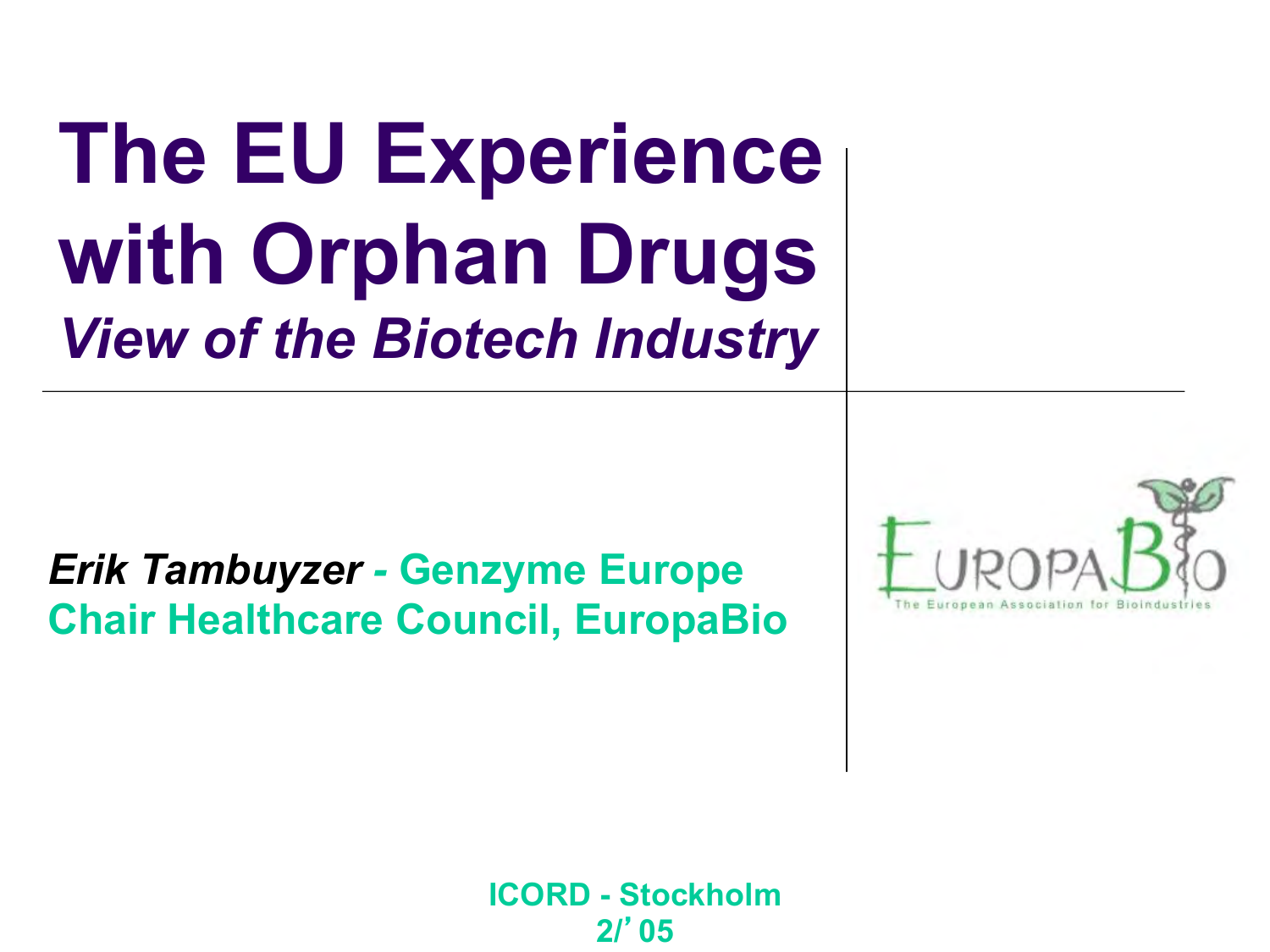## What is EuropaBio ?



- EuropaBio is the European Biotechnology Industry Association representing 40 globally operating biotechnology companies and 24 national associations, representing more than 1500 small and medium-sized companies.
- It aims to be a promoting force for biotechnology and makes proposals to industry, politicians, regulators, non government organisations, and the public at large. EuropaBio's Core Ethical Values (CEV) are available since 1998 in 11 languages.

For information, see http://www.europabio.org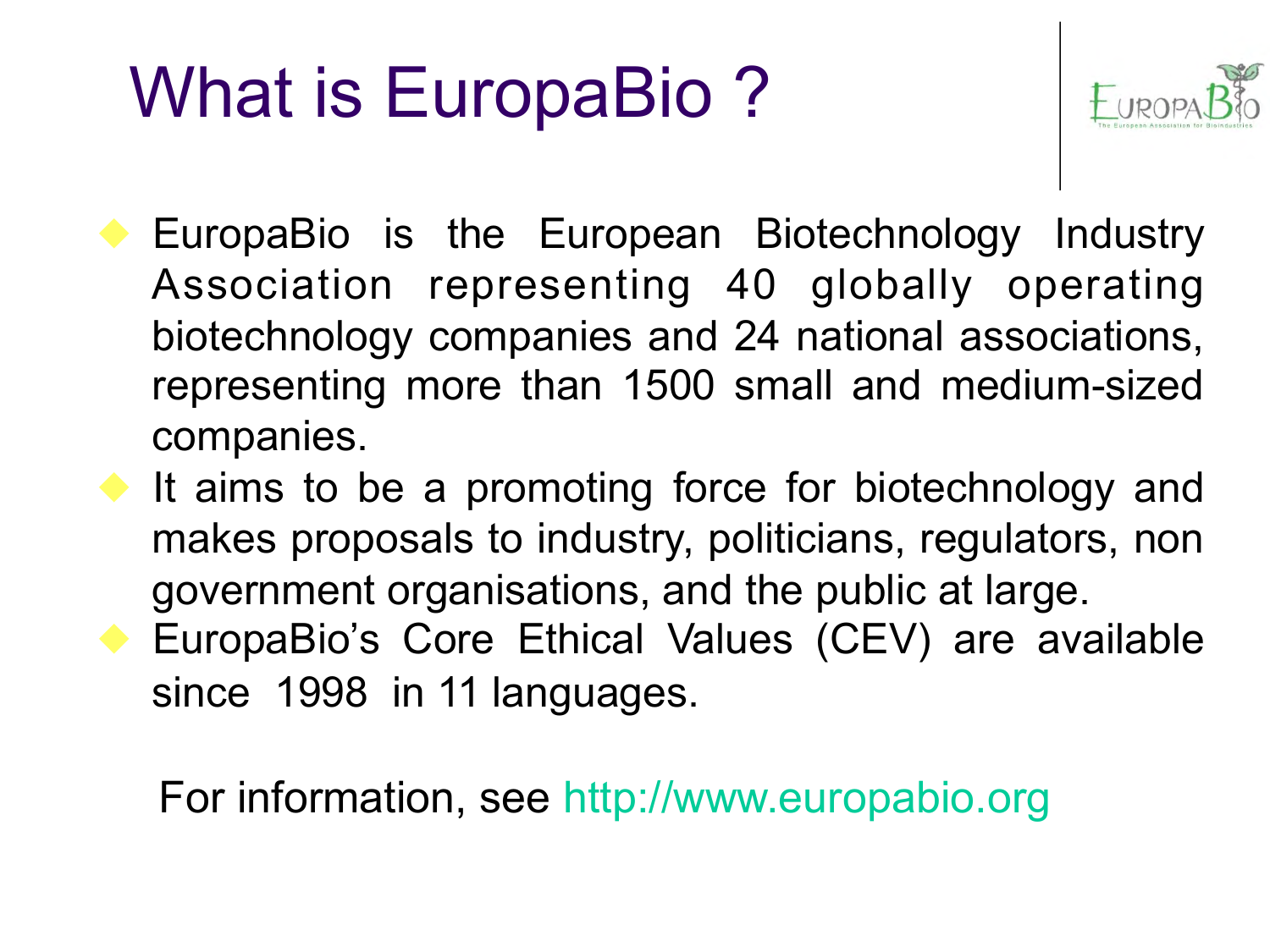

The EU Orphan Medicinal Products Regulation (141/2000)

Its purpose is to provide:

- **Effective therapies** for patients with rare diseases, and
- **Incentives** to industry to develop these therapies.

The core of the OMP Regulation consists of **non-economic societal values** representing the desire for provide equitable access to therapies independent of the rarity of the disease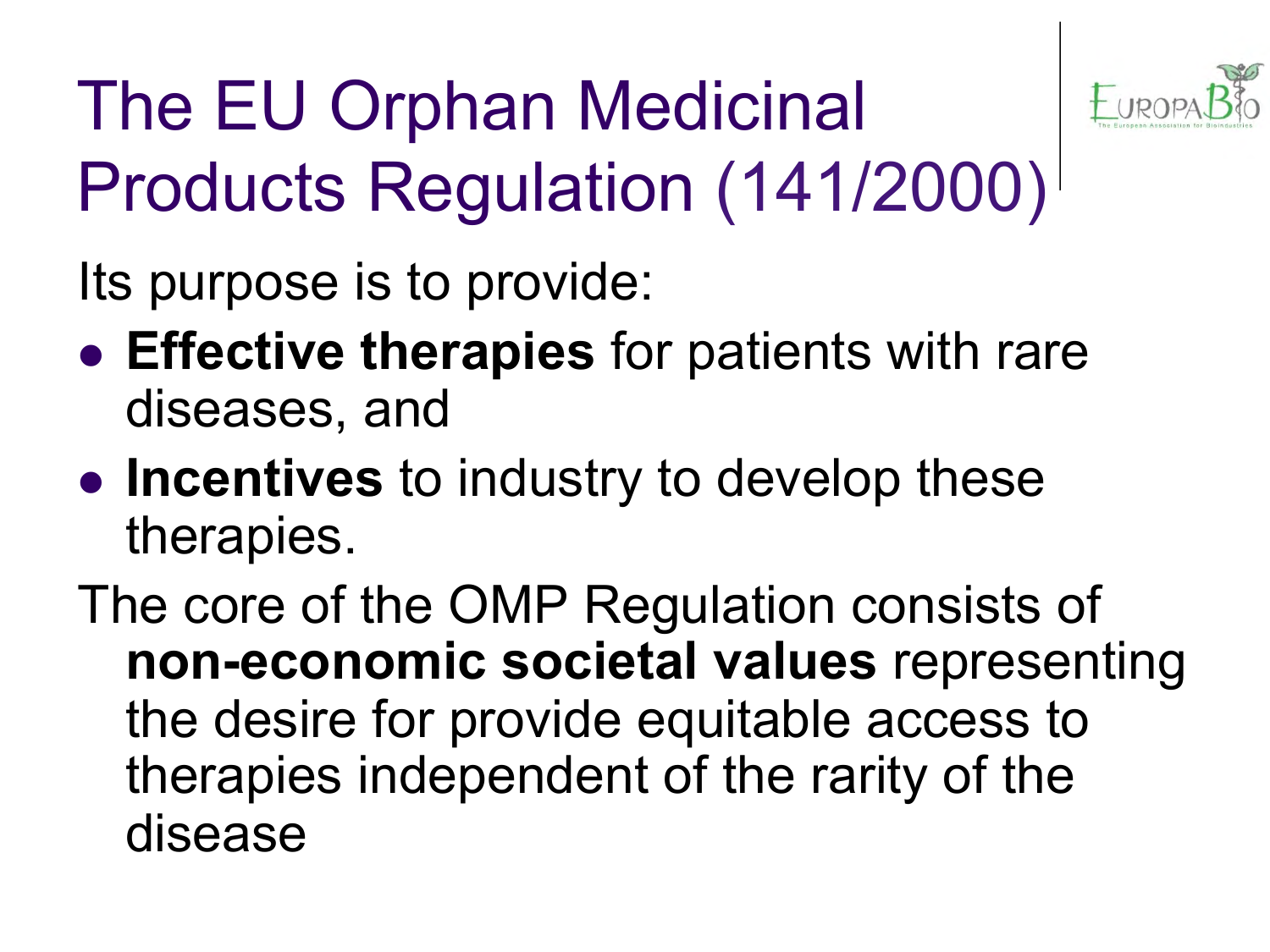#### **Example of effective treatment (Gaucher's disease)**





**2001**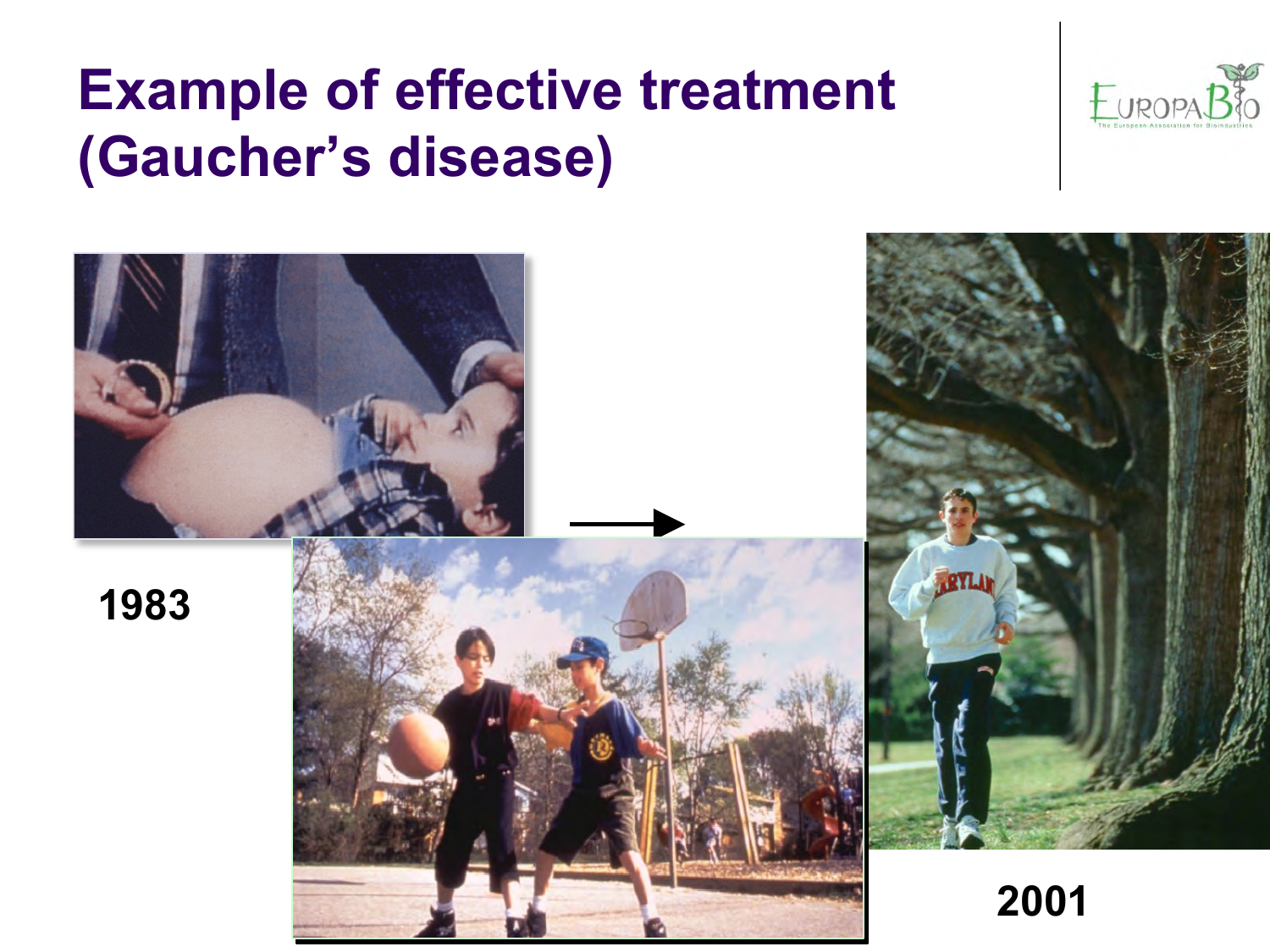## Current Situation Analysis



- The Regulation has had a **successful start**: 254 designations since 4/2000 compared to nearly no EU-developed products before
- Up to now, 20 Orphan Medicinal Products have been granted EU Marketing Authorisation
- **.** It is **too soon to judge results** but the outlook is promising - we should all support this Regulation
- The Regulation does not concentrate on research programs nor on **access**
- The Study by Alcimed confirmed that the price for an OMP in the EU is related to **rarity** of the disease
- The EU is now **EU-25**: does it make a difference?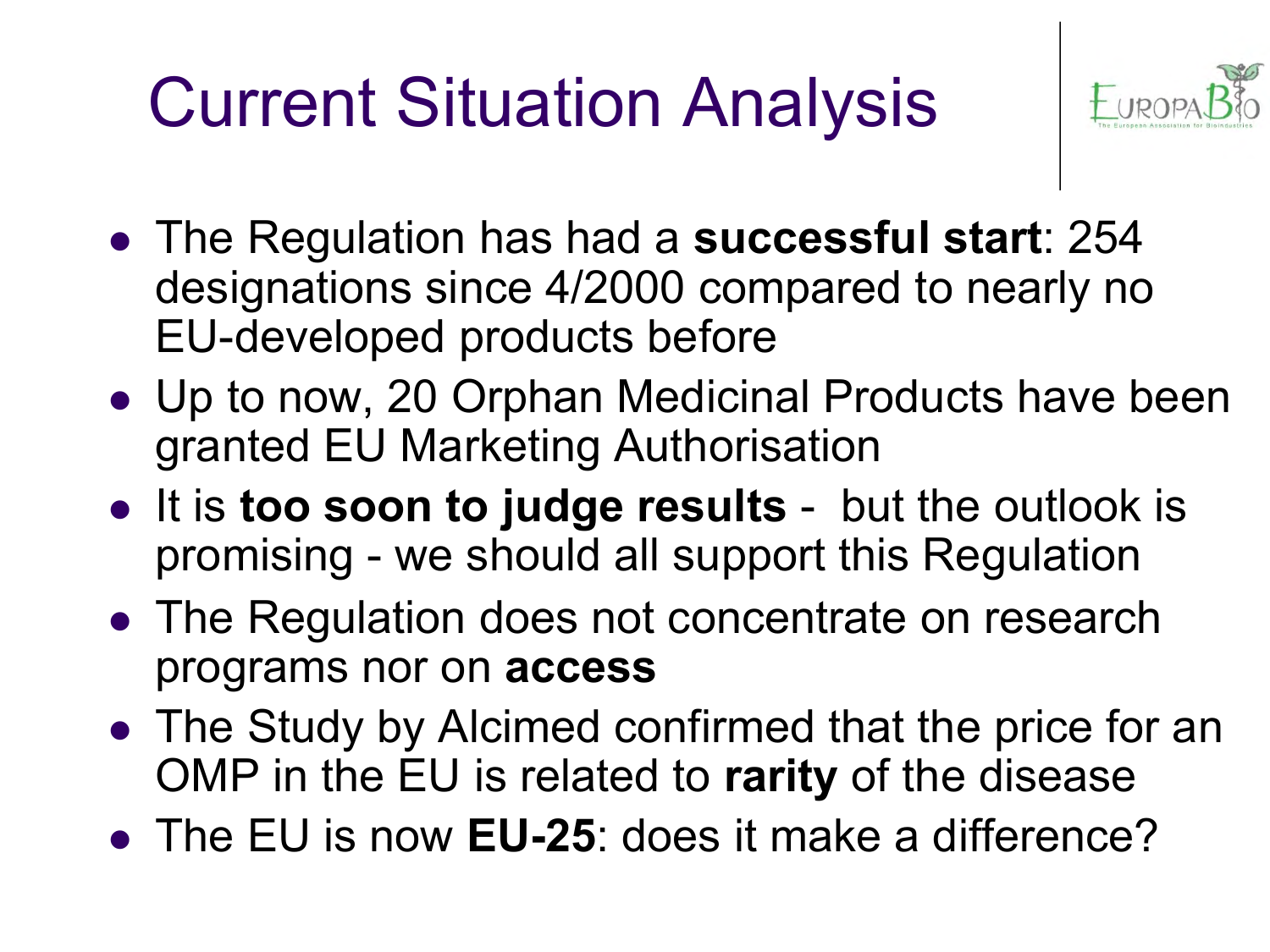



- **The Regulation needs full application** in a spirit of collaboration with all stakeholders
- **The Regulation should be predictable:** policy continuity for trust and progress
- There is a strong need for a broader EU **framework** and for more coordination
- There is a lot to do on the **understanding** of the Regulation and its implications in the EU Member States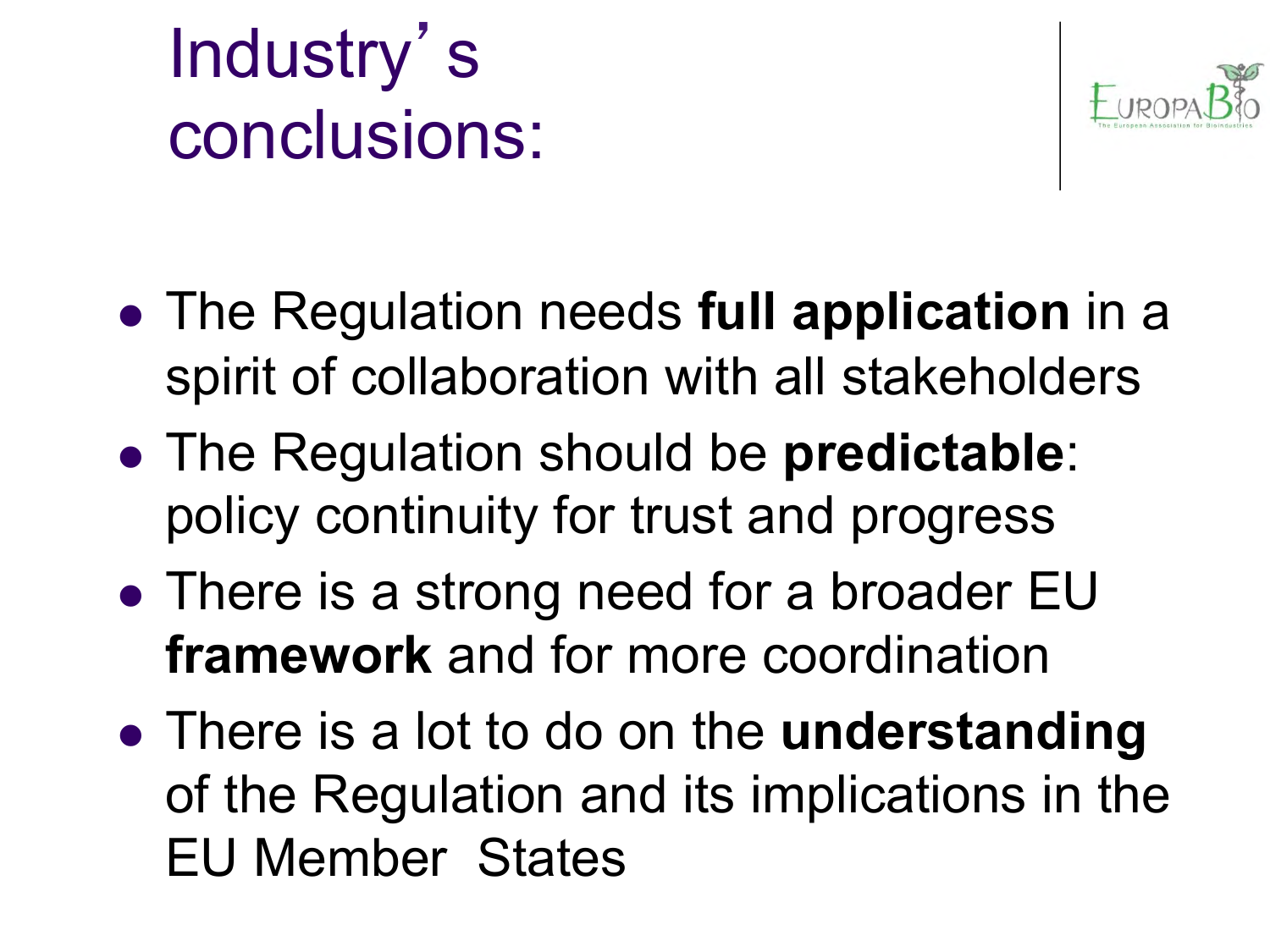Address issues minimally at country level



- <sup>l</sup> Work to do on **awareness and education**  regarding rare diseases, including for health professionals/clinicians
- **Regional inequalities** in information, education, prevalence, diagnosis, access and reimbursement – need to address at national level or EU level
- The Regulation needs to be explained, also in the **enlargement** Member States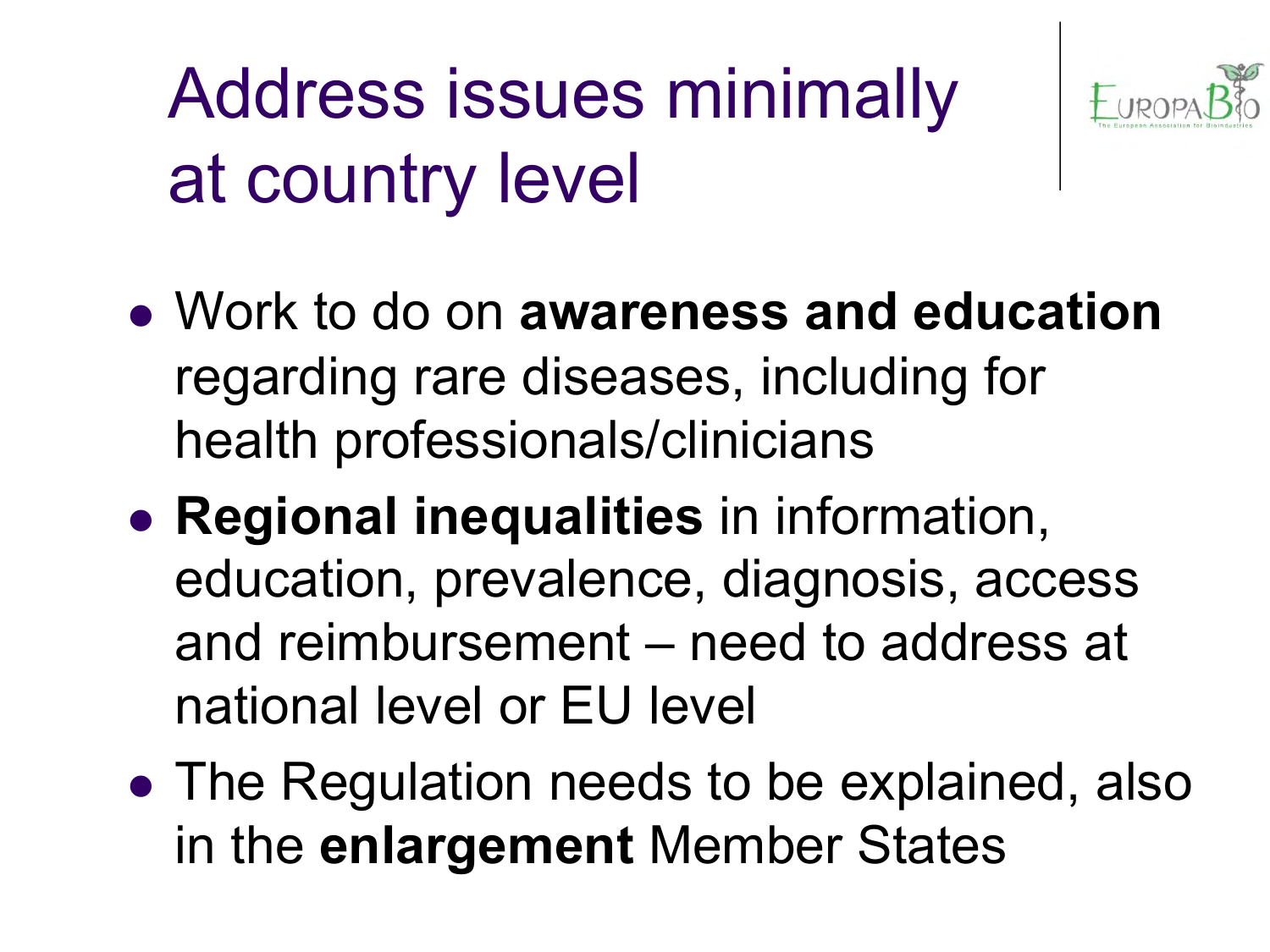### EU Research Priorities for Rare Diseases



- **More coordination** of research plus link with the OMP Regulation
- **Link with the objectives of the Lisbon treaty** ("EU to be leading knowledge-based economy") – many OMPs are developed by small companies (SME's)
- Since 70-80% of rare diseases have a genetic origin, **biotechnology** will play a major role in developing treatments for them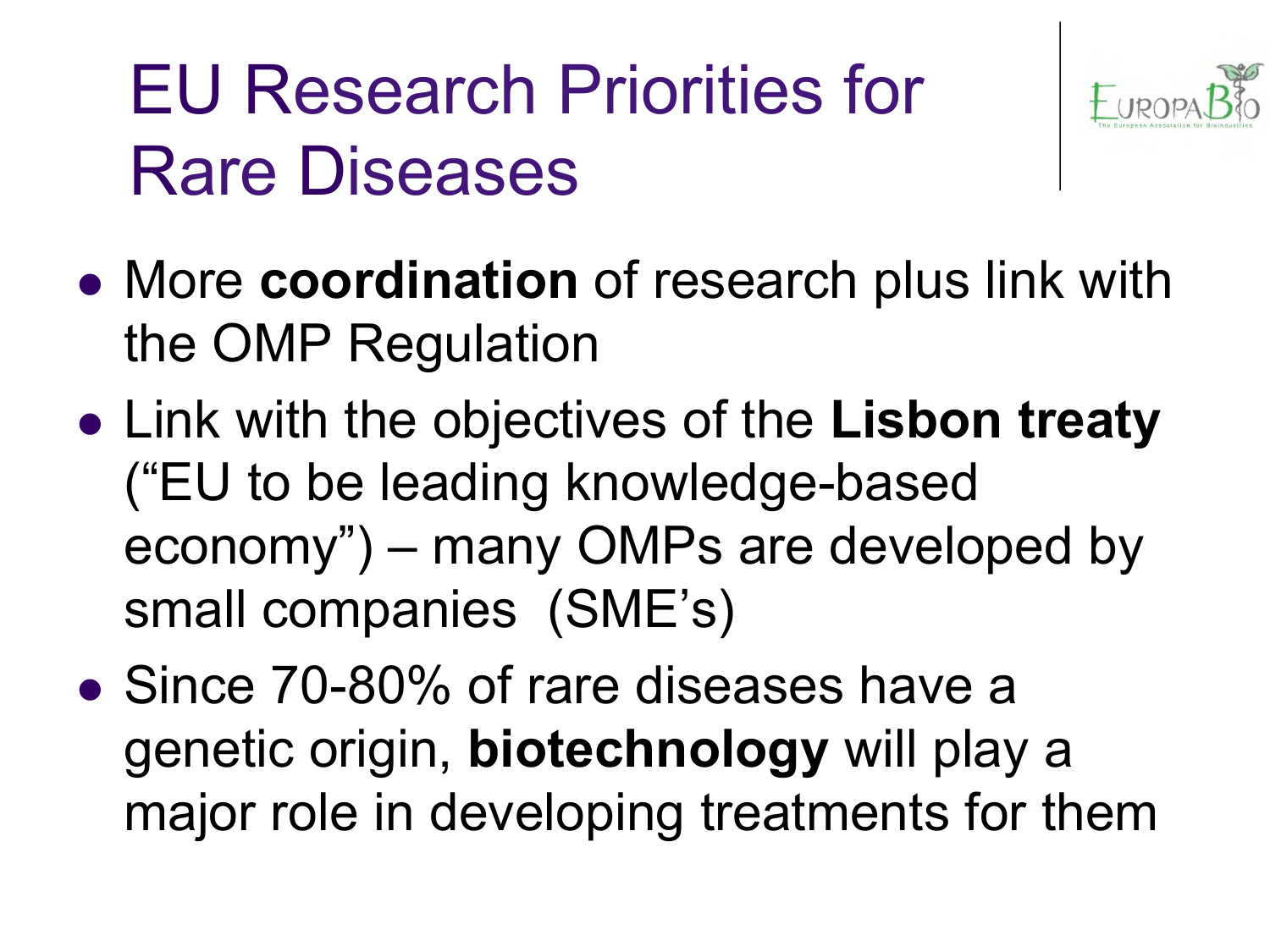### Accurate and Timely Diagnosis to enable Timely Treatment



- **Rare disease patients are diagnosed late** 
	- Rarity and heterogeneity of the disease
	- Late diagnosis is often associated with poor prognosis
	- Screening or diagnosis not well-established
- **.** Individuals cannot always be treated timely by lack of good diagnosis, even if clinically effective medicines are available
- **.** Diagnostic and population and/or newborn screening services are integral part of good care if therapy exists
- An EU-wide network of diagnostic centers for rare diseases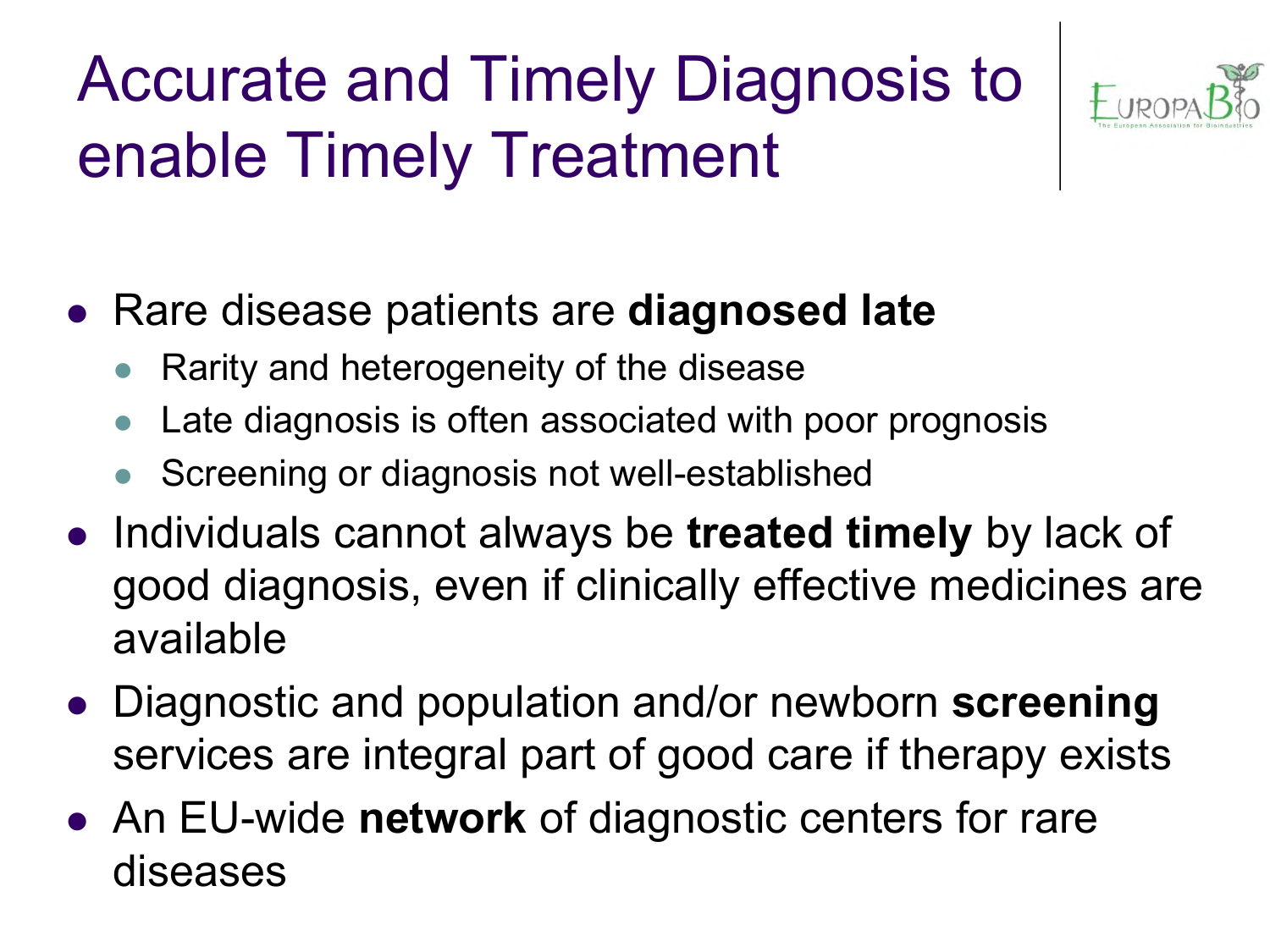### **A Sense Of Urgency**





If a therapy prevents clinical symptoms: is it acceptable to wait? Irreversible complications => too late to treat?

> **ICORD - Stockholm 2/**'**05**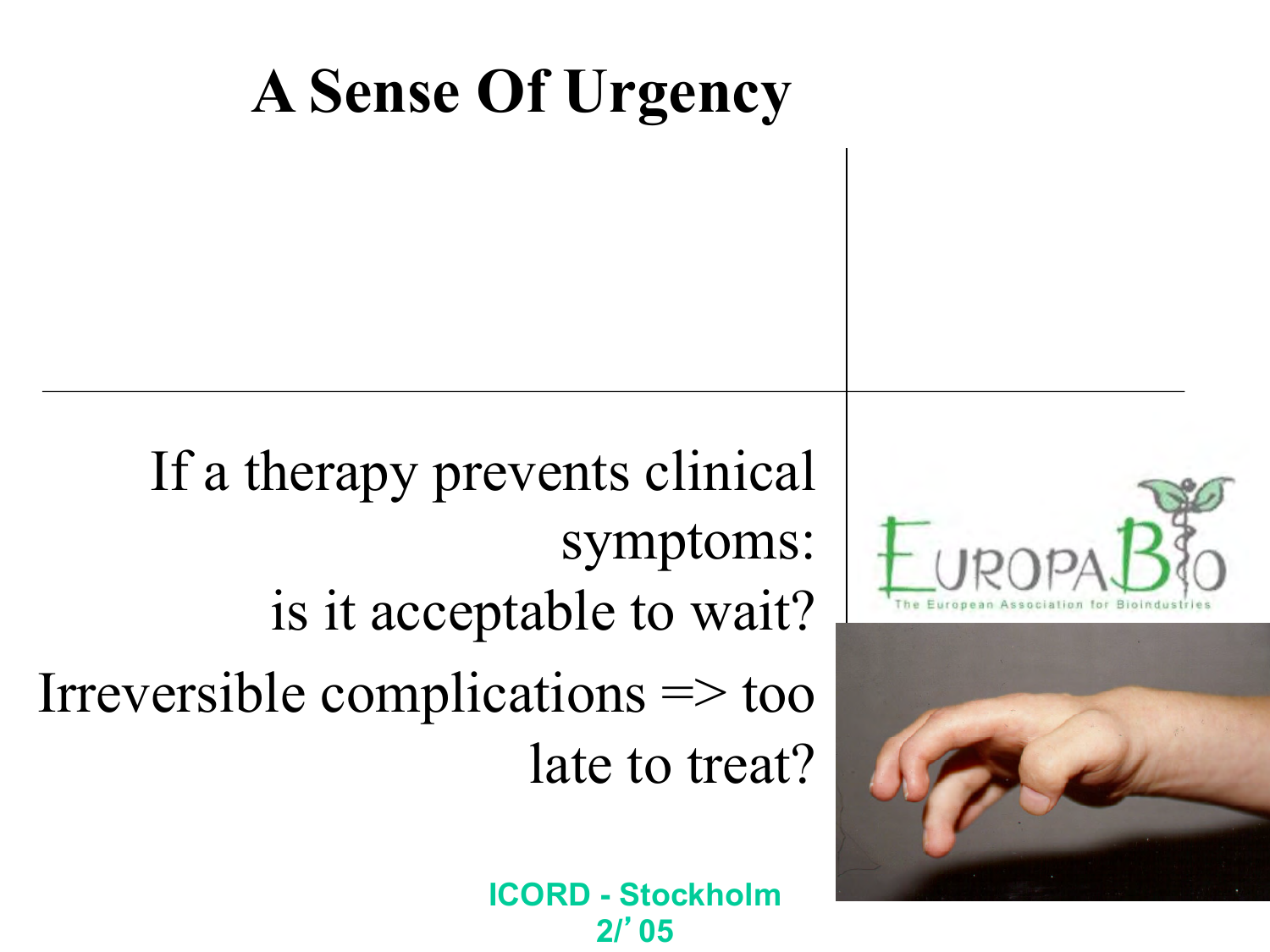### Recent Recommendations by STRATA (EU Expert Group\*)



- <sup>l</sup> Medically relevant genetic testing to be considered an integral part of health services provision
- National healthcare systems to ensure that genetic testing will be accessible equitably to all who need it
- EC to take measures to facilitate availability of genetic testing for rare diseases as well as for more common diseases
- EU-wide network for diagnostic testing of rare genetic diseases to be created and financially supported as a matter of urgency
- EU-level incentive system for the systematic development of genetic tests for rare diseases to be created and financially supported
- For rare but serious diseases with treatment available: Member States should introduce universal neonatal screening as a priority

 \* STRATA group, May 2004. Published by European Commission's DG Research "*Ethical, legal, social issues of genetic testing: research, development and clinical applications*"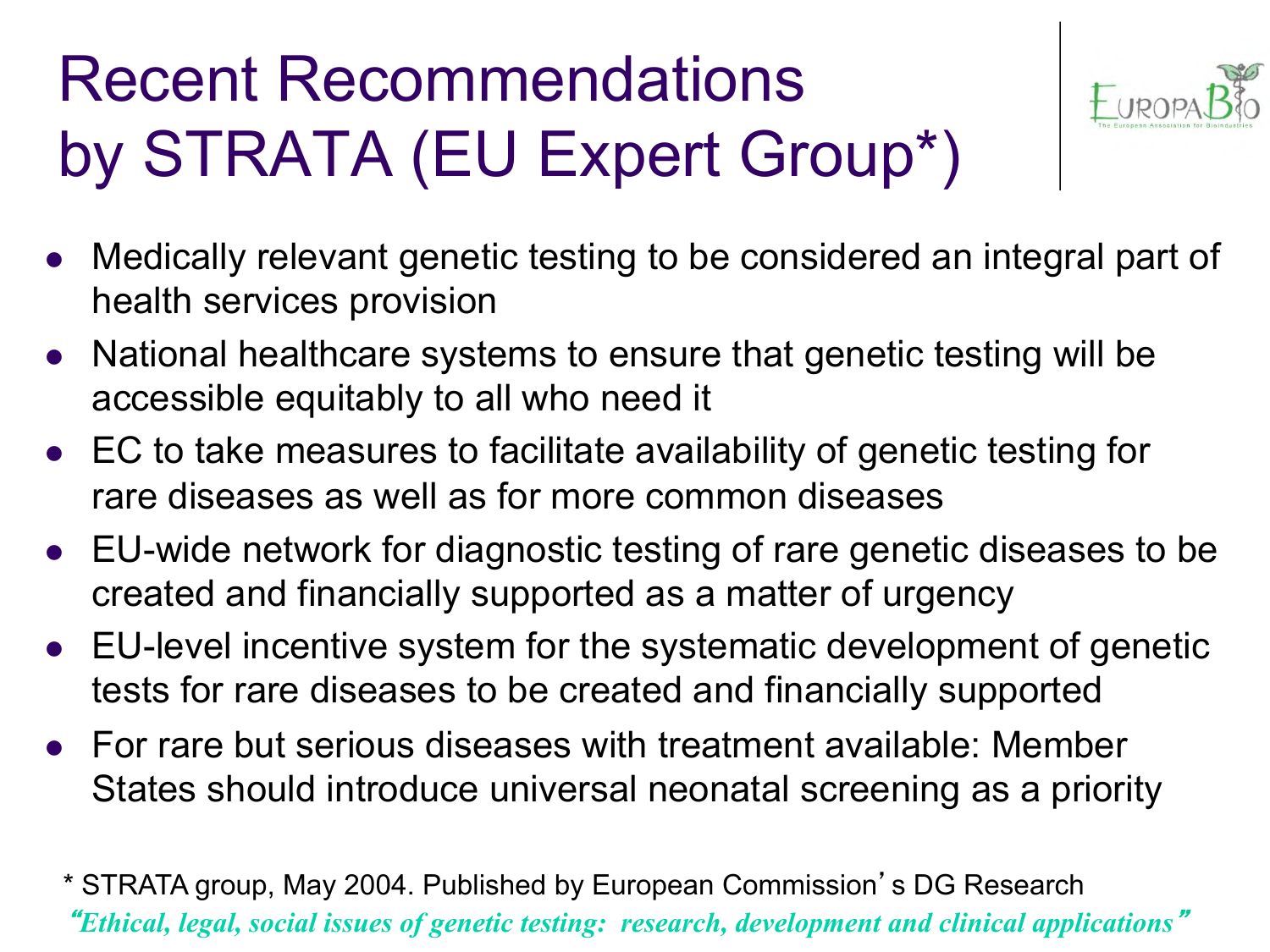### **Need for early diagnosis, e.g. in Pompe Disease**



*Pompe disease is a rare and fatal lysosomal storage disorder (LSD) with an estimated prevalence of 5,000 – 10,000 patients in the developed world. Children with the infantile form die at 12-14 months and need treatment before they are 6 mo's old to be effective.* 



**Infantile** 



*Childhood and Juvenile* 



*Adult* 

*Delayed Onset*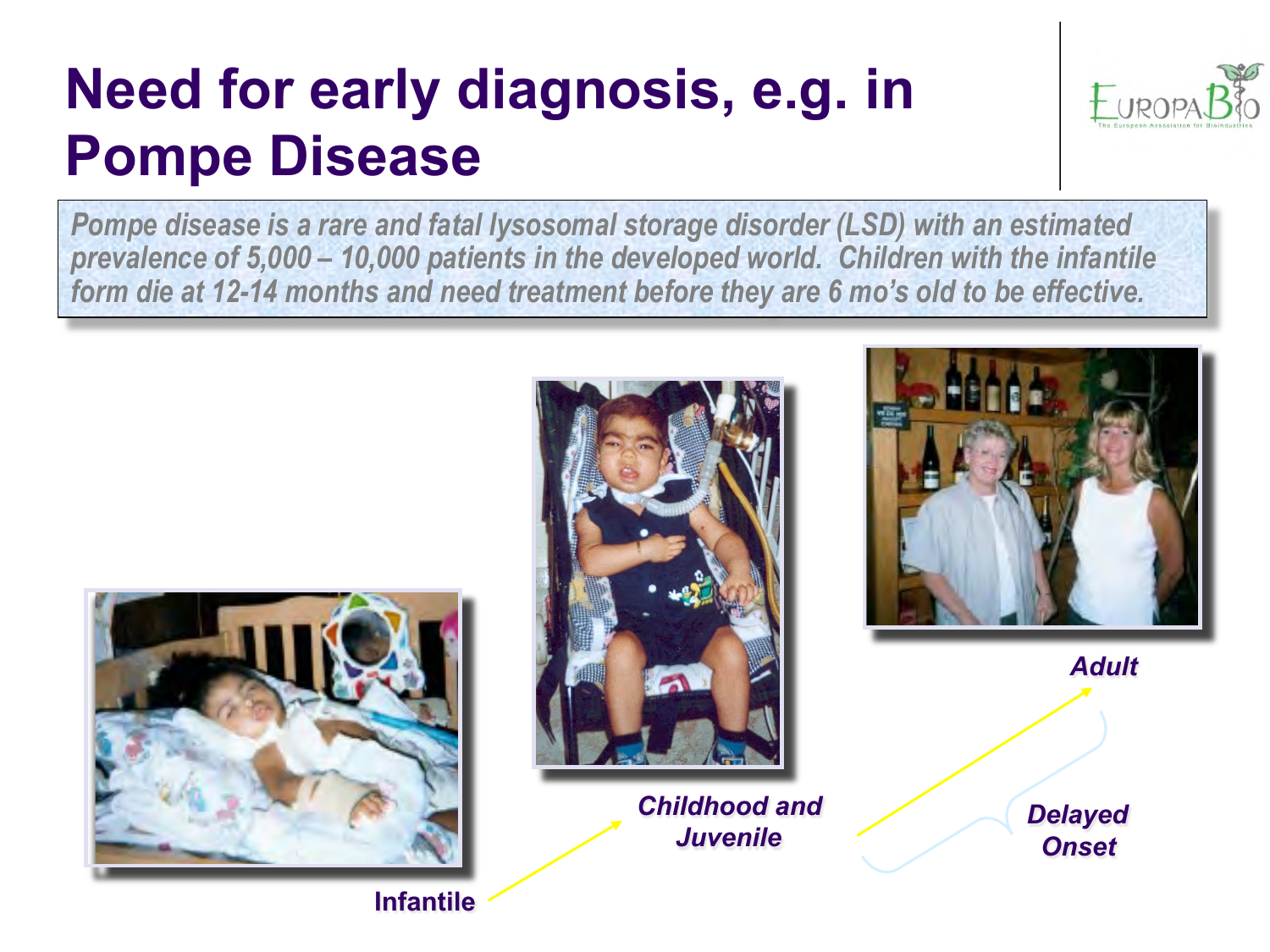#### **Infantile-Onset Pompe Disease: Head Lag**



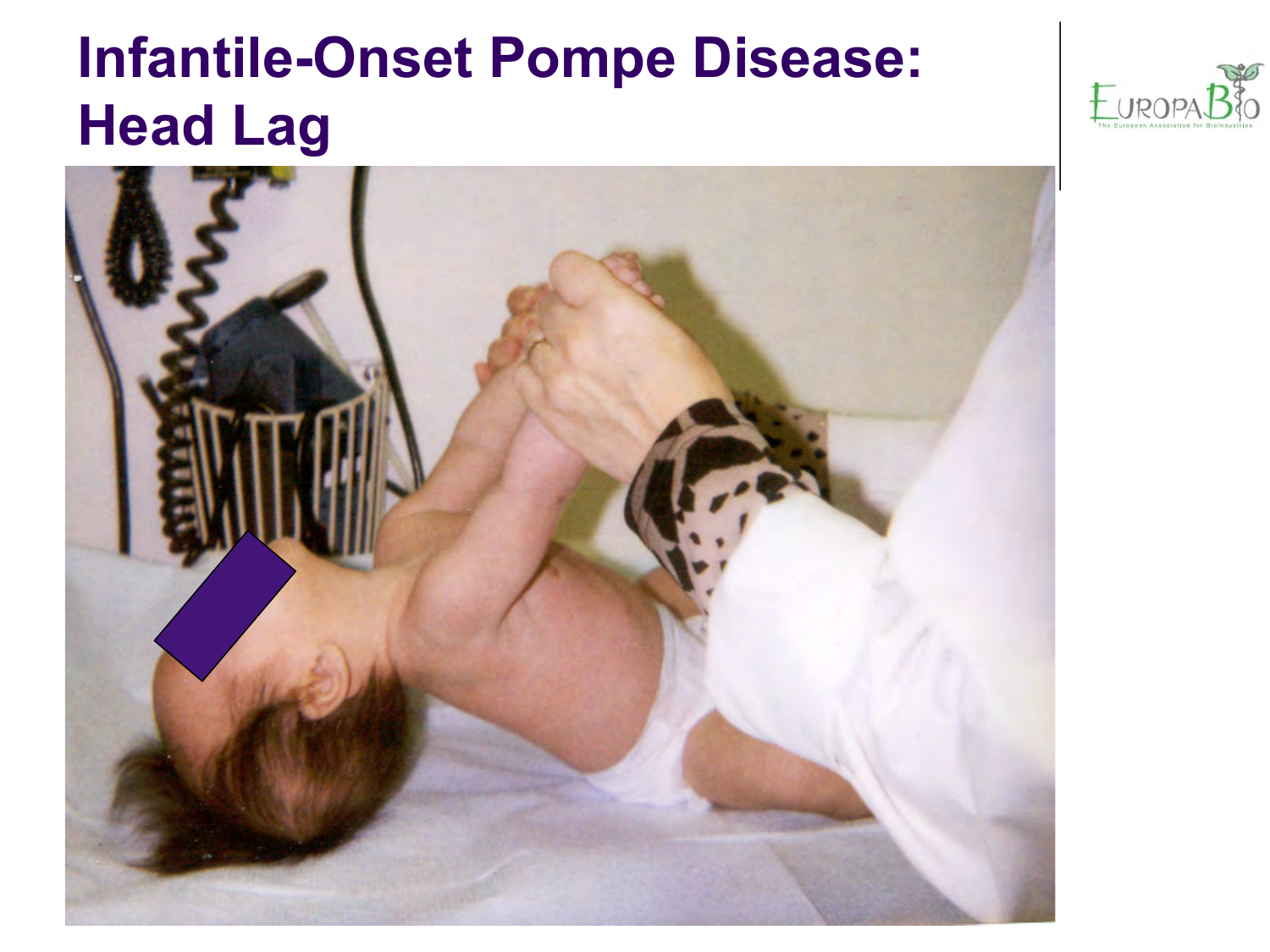### Compassionate Use: a shared **Responsibility**



- **Needs definition**
- **A shared responsibility** between the clinician, the developer of the product and the authorities
- France (ATU system), Italy and Belgium (Solidarity Fund) fund the supply of Orphan Medicines to patients in high need before regulatory approval or before reimbursement.
- **.** Sustainable, appropriate systems in other European Member States?
- Many OMPs are developed by **SME's**
- May create dilemma's when product is scarse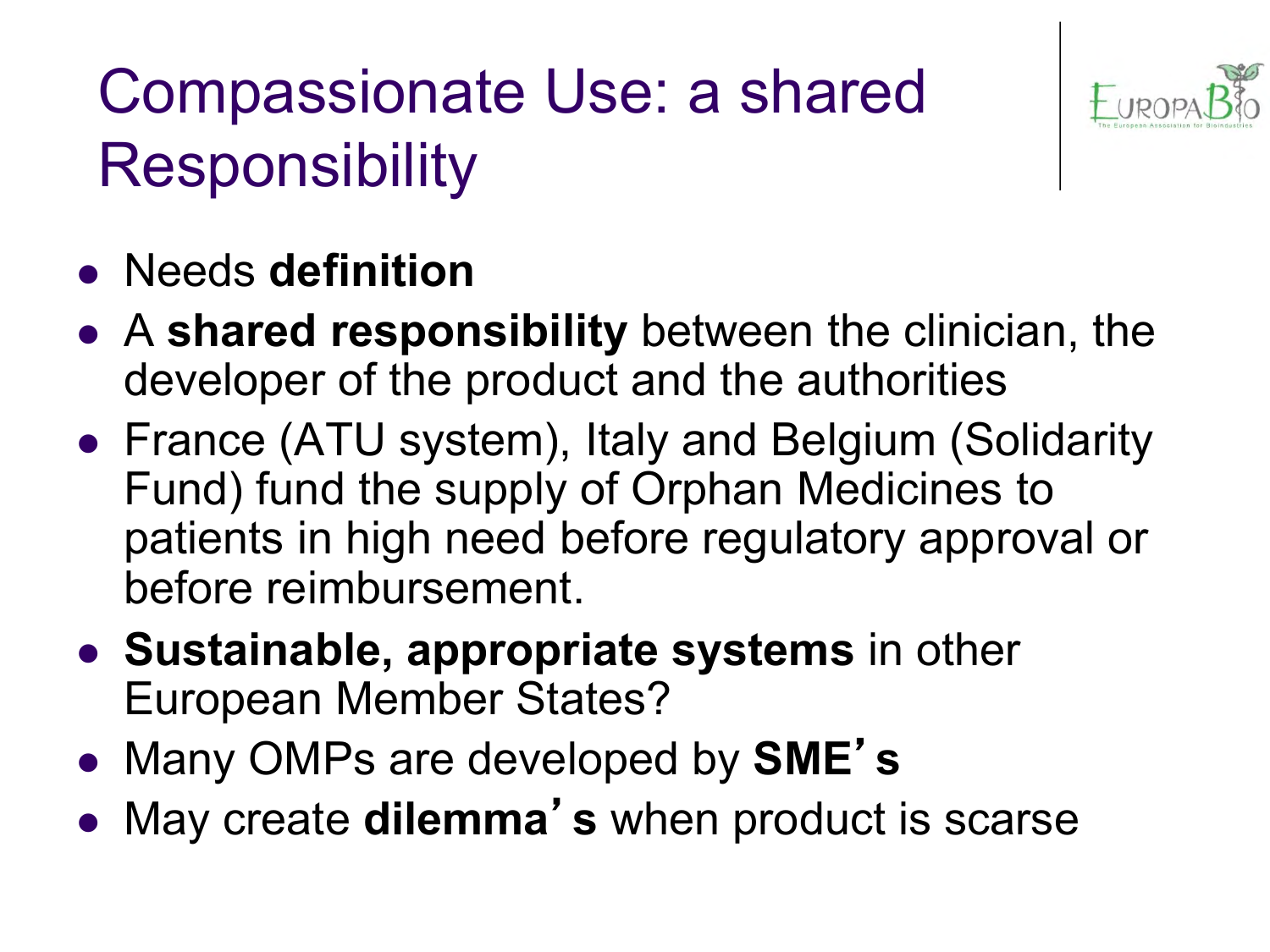Predictable Climate and Policy Continuity for OMPs



- Interpretation of the Regulation should not change over time: foster R&D by a **predictable regulatory climate**
- Avoid confusion about the most important incentive – the **market exclusivity**:
	- **Should not be weakened, US provides other incentives and industry will publish survey on impact**
	- **Does not create monopolies or block innovation**
	- **Does not lead to higher prices see Alcimed study: the disease rarity does**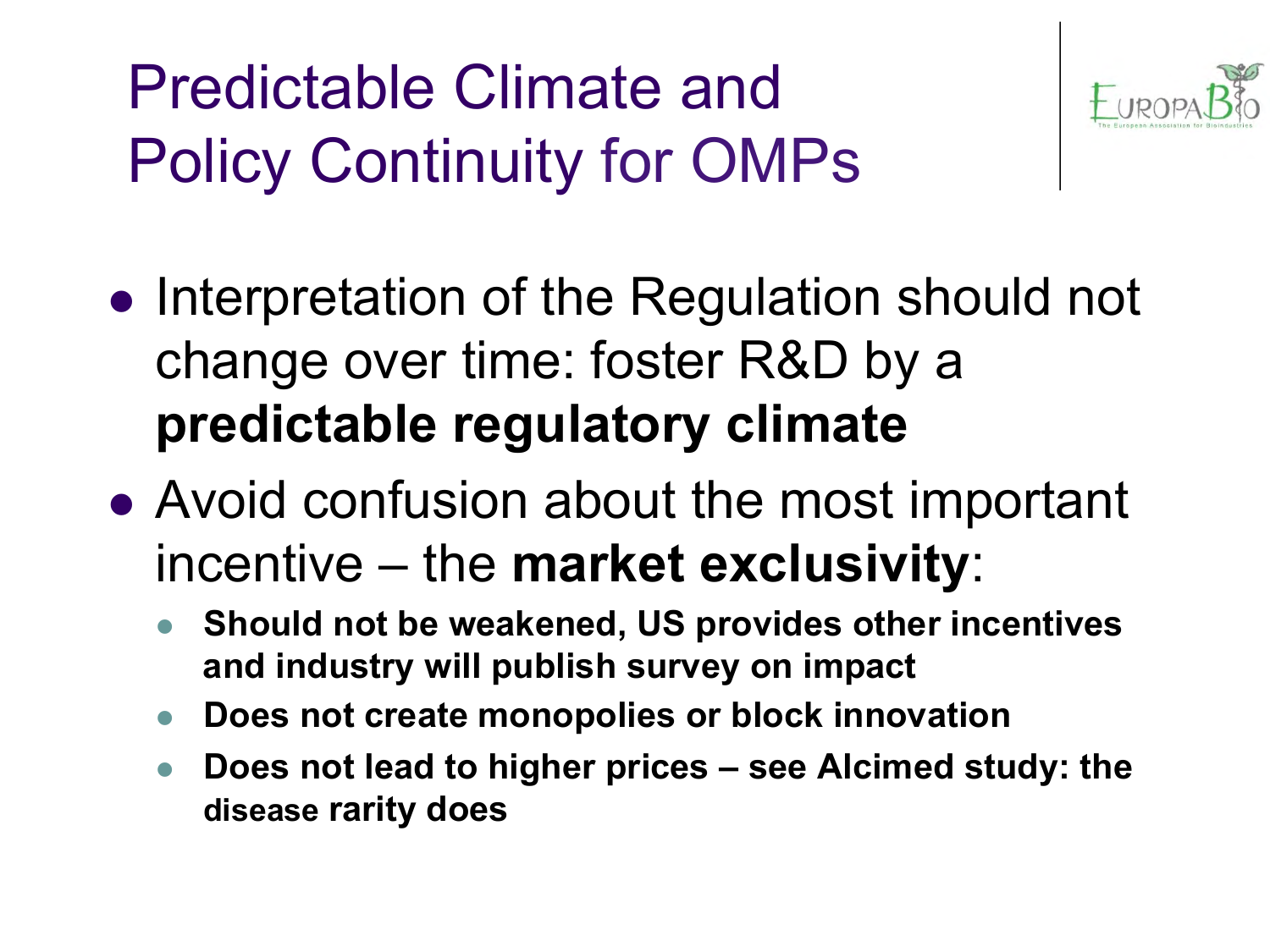

### Timely and Equitable Access and Definition of Value of Innovation

- **.** Timely and equitable **patient access** to orphan medicines in the EU is not guaranteed
- Of the first 10 Orphan Medicinal Products approved in Europe, only 50% are available in the 15 "old EU" Member States *(EURORDIS survey)*
- **Cost-effectiveness** for rare disease therapies: can existing health economic methods be used? (what about ultra-orphan medicines defined by NICE as having prevalence <1/50,000)?
- **Determination of value of a new OMP at launch?**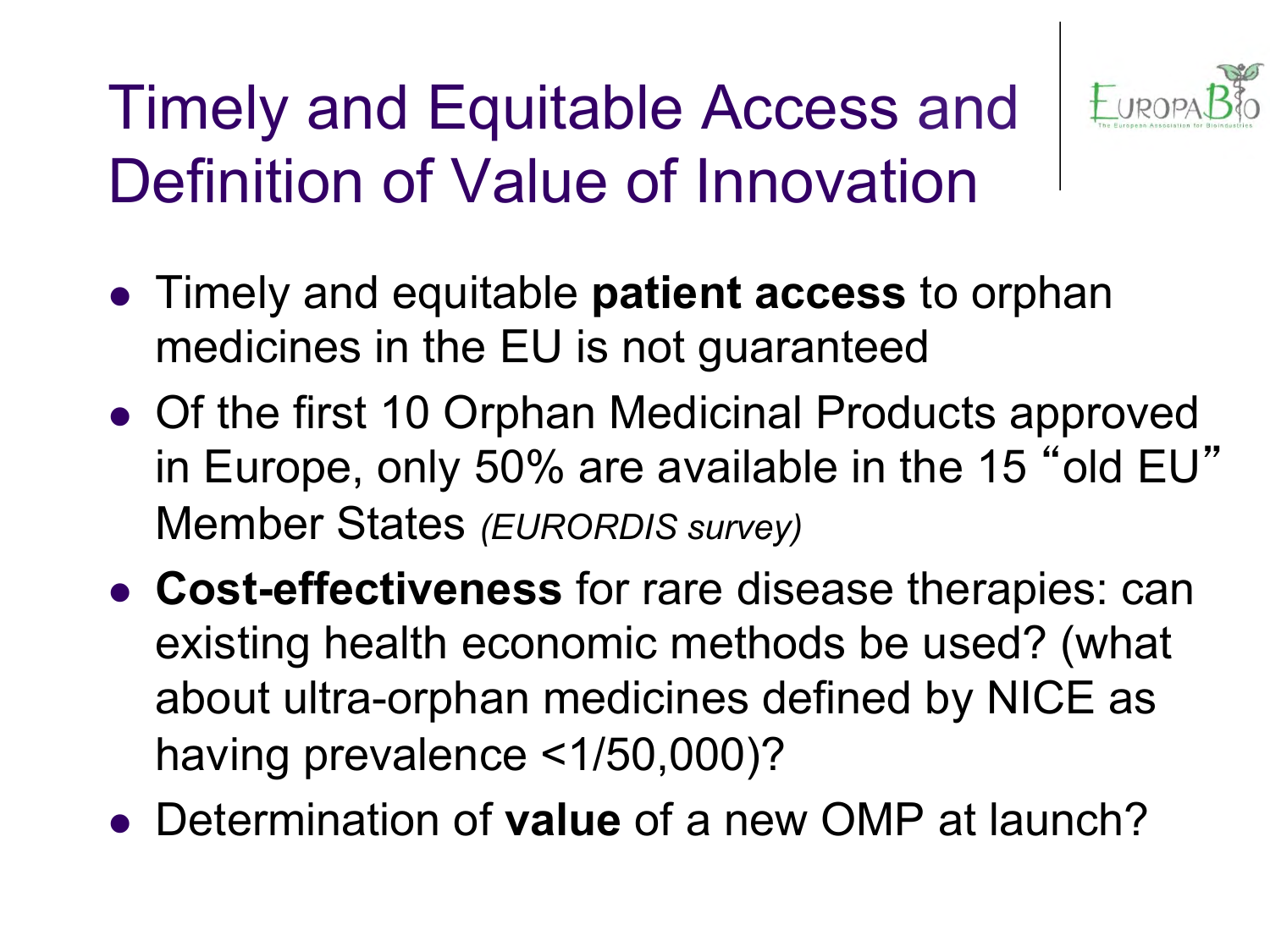

### **Value: Joint mobility in MPS-I**



#### **before after 26 weeks**  E. Kakkis NEJM 2001 **of ERT**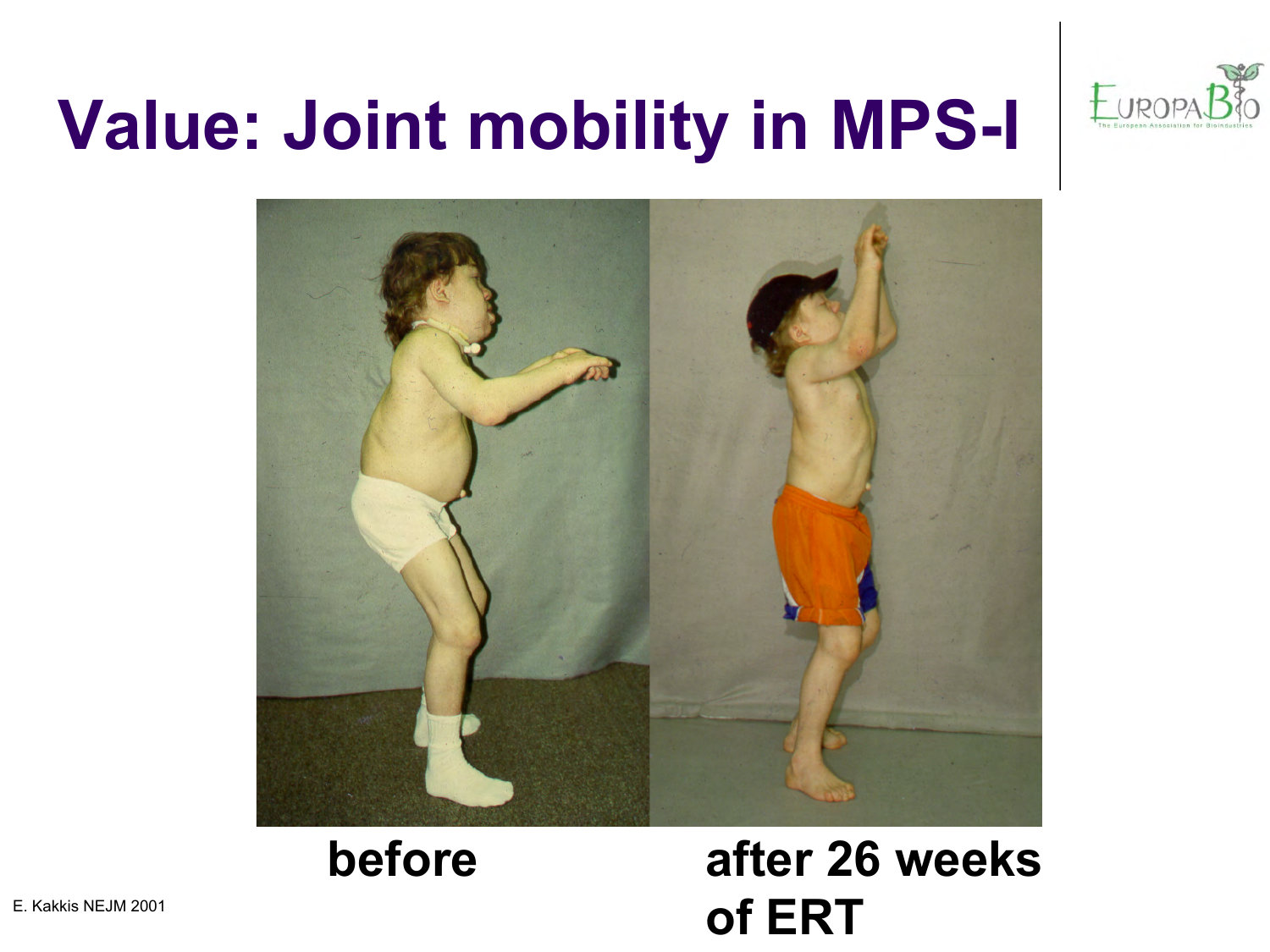### Incentives for OMPs



- **Tax incentives** are impossible through the EU Regulation. EU Member States need to improve its competitiveness with the US Orphan Drug Act
- Few European countries have provided OMP incentives so far, in spite of the priority given to the field of rare diseases at EU level
- **.** More awareness and explanation are incentives
- **Earlier** availability and access for OMPs are most important incentives both for patients and for industry
- Proposal for 2 years extra market exclusivity for paediatric medicines for rare diseases is right step if it is no obligation.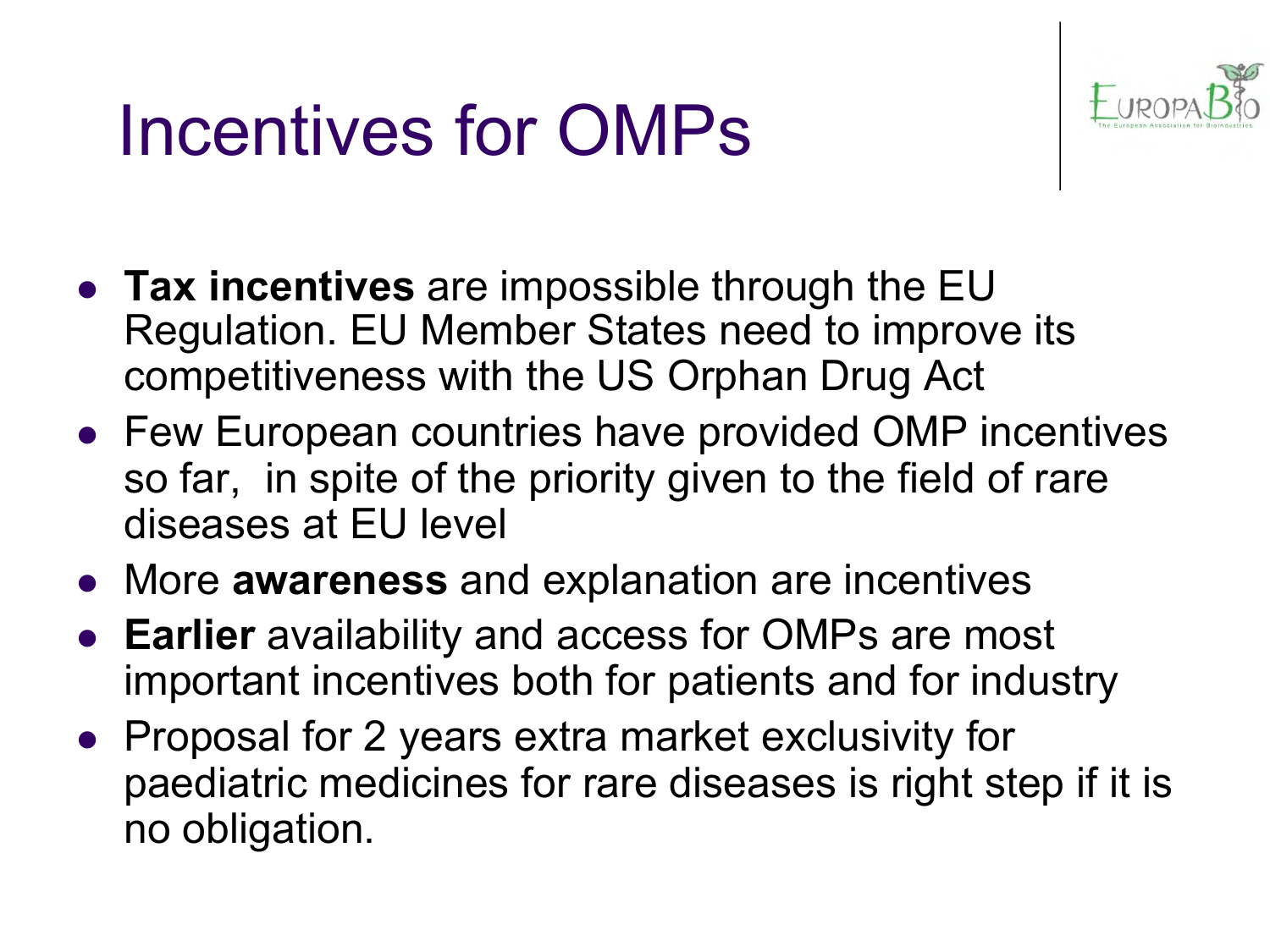### Clinical trials in rare diseases



- The Clinical Trial Directive is making clinical trials for rare diseases more **complex**
- **Review of the level of cost implications** for post-marketing commitments for OMPs
- Post-approval commitments and additional trial requests should be ethical and feasible under national rules
- **Avoid bureaucracy** for cross-border clinical trials and for small protocol changes for orphan medicines
- Careful with paediatric data requests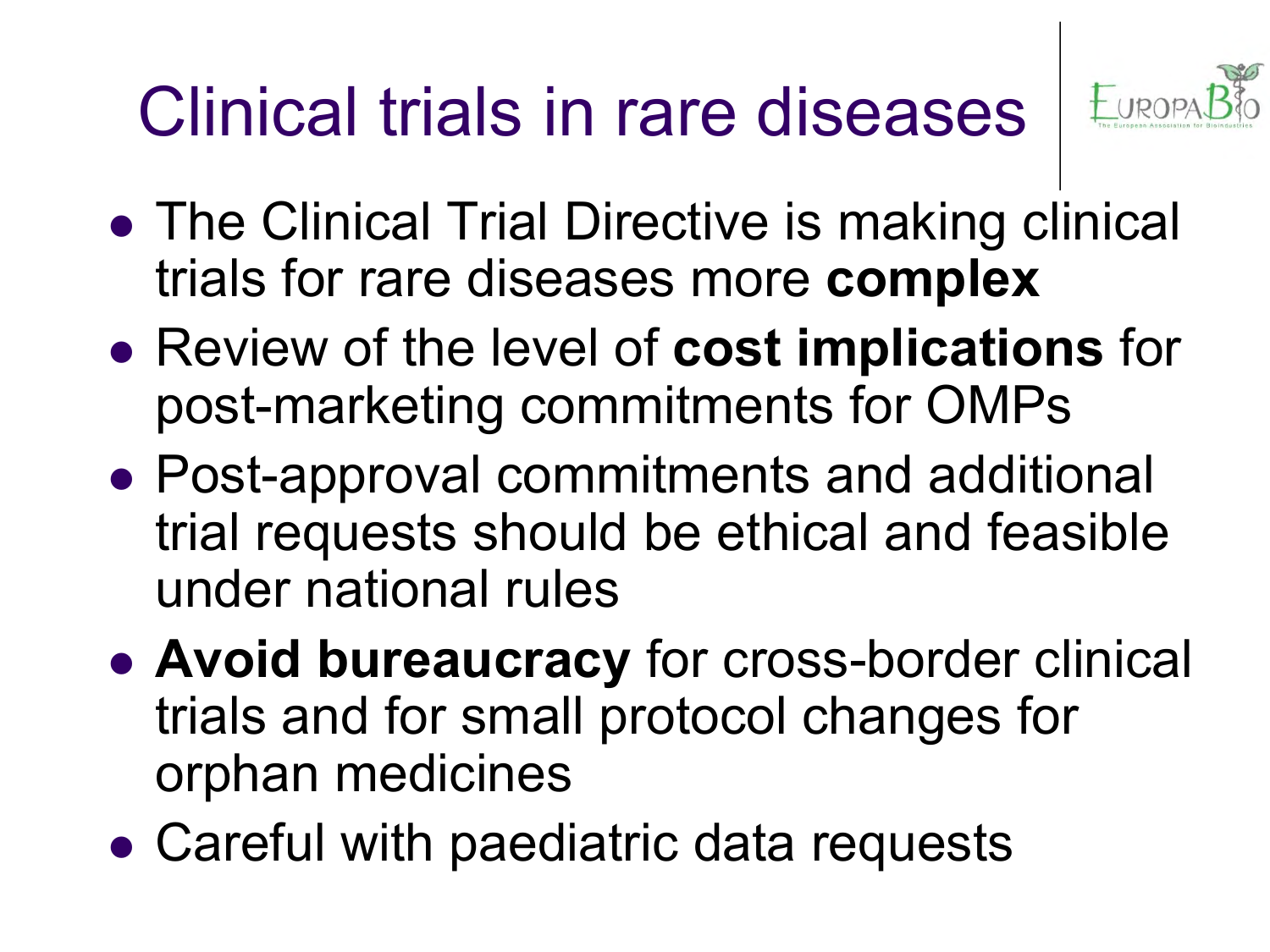### **Conclusions**



- Good start congratulations to all involved
- **More work ahead, especially on awareness,** diagnosis and access (Industry will present its White Paper soon)
- <sup>l</sup> **Products** to treat rare diseases **need EU** or at least national level
- **Policy continuity** needed to guarantee further progress
- **Partnerships** involving patients, researchers & clinicians, authorities and industry are the way forward in this field